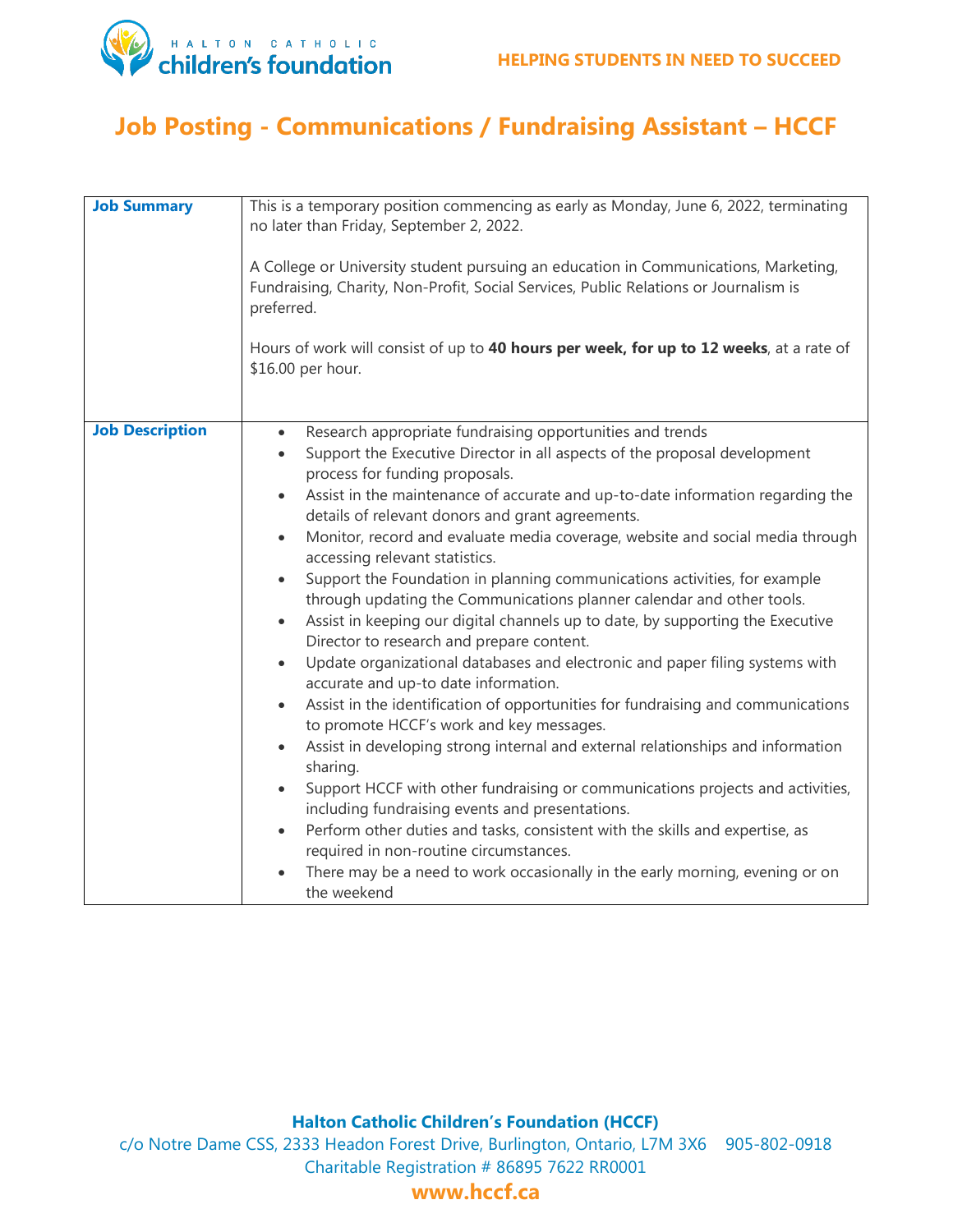#### **HELPING STUDENTS IN NEED TO SUCCEED**



| <b>Position Type</b>      | Contract                                                                                        |
|---------------------------|-------------------------------------------------------------------------------------------------|
| <b>Qualifications</b>     | Hands on experience with computerized systems and programs.                                     |
|                           | Excellent communication and interpersonal skills.<br>$\bullet$                                  |
|                           | Excellent time management skills; attention to detail and multi-tasking.<br>$\bullet$           |
|                           | Proven ability to work independently as well as in a team environment.                          |
|                           |                                                                                                 |
|                           | NOTE: An original Criminal Reference Check including Vulnerable Sector Screening,               |
|                           | dated within six months is required upon hire.                                                  |
| <b>Documentation</b>      | Those interested in applying must submit a résumé detailing qualifications and                  |
| <b>Required</b>           | experience, to the following via e-mail:                                                        |
|                           |                                                                                                 |
|                           | Marc Clare                                                                                      |
|                           | <b>Executive Director, HCCF</b>                                                                 |
|                           | clarema@hccf.ca                                                                                 |
|                           |                                                                                                 |
| <b>Salary Information</b> | \$16.00 per hour                                                                                |
| <b>Posting Start Date</b> | Monday, May 2, 2022                                                                             |
| <b>Posting End Date</b>   | Sunday, May 15, 2022                                                                            |
| <b>Position Contact</b>   | Marc Clare                                                                                      |
|                           | <b>Executive Director, HCCF</b>                                                                 |
|                           | clarema@hccf.ca                                                                                 |
|                           |                                                                                                 |
|                           |                                                                                                 |
| <b>Application</b>        | This position is being funded by the Government of Canada, Canada Summer Jobs                   |
| <b>Information</b>        | Program.                                                                                        |
|                           |                                                                                                 |
|                           | Eligible participants for the Canada Summer Jobs Program includes those who:                    |
|                           |                                                                                                 |
|                           | a) are between 15 and 30 years of age (inclusive) at the start of employment;                   |
|                           | are a Canadian Citizen, permanent resident, or person on whom refugee<br>b)                     |
|                           | protection has been conferred under the Immigration and Refugee Protection                      |
|                           | Act*; and                                                                                       |
|                           | are legally entitled to work according to the relevant provincial / territorial<br>$\mathsf{C}$ |
|                           | legislation and regulations.                                                                    |
|                           |                                                                                                 |
|                           | *International students are not eligible. Recent immigrants are eligible if they are            |
|                           | Canadian Citizens or permanent residents.                                                       |
|                           |                                                                                                 |
|                           | This role may be a mixture of in person and virtual workdays, depending on the Province         |
|                           | of Ontario and the Region of Halton Medical Officer of Health guidance and policies.            |
|                           | Since the HCCF office is located within Notre Dame CSS, we are also subject to the              |
|                           | Halton Catholic District School Board's (HCDSB) health and safety protocols.                    |
|                           |                                                                                                 |

### **Halton Catholic Children's Foundation (HCCF)**

c/o Notre Dame CSS, 2333 Headon Forest Drive, Burlington, Ontario, L7M 3X6 905-802-0918 Charitable Registration # 86895 7622 RR0001

## **www.hccf.ca**